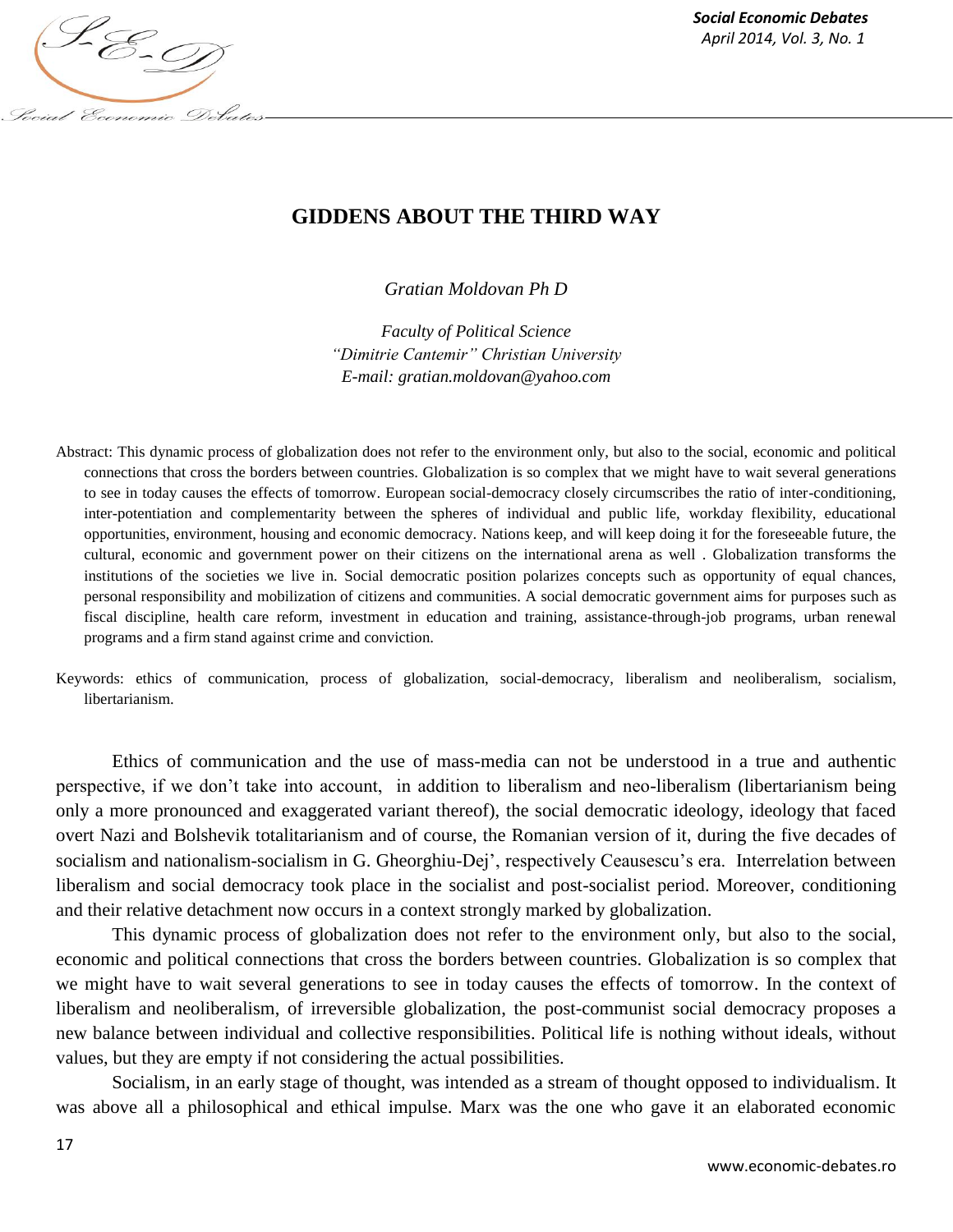*April 2014, Vol. 3, No. 1*<br>*April 2014, Vol. 3, No. 1* Social Economic Debates

theory. He also put socialism in the context of comprehensive understanding of the history. Compared with the liberalism and the neo-liberalism, even with the libertarianism that was anarchic, the socialism advocated by Marx had a revolutionary character in what concerns the economic and moral matters. Social democracy in its classical phase ruled for legal means of reforming of the society without recourse to violence. It was intended to protect the family and individuals' life throughout the entire life.

The common note for pre and post-communist social democracy is the defence of the meritocracy starting from a regularized market growth. This becomes possible if we form a middle class, avoiding the extreme polarization between rich and poor.

European social-democracy closely circumscribes the ratio of inter-conditioning, inter-potentiation and complementarity between the spheres of individual and public life, workday flexibility, educational opportunities, environment, housing and economic democracy. Social democratic ethos is one of solidarity in which individual achievement (meritocracy) and economic competitiveness must prevail. Solidarity and individualism should not be opposed.

The neoliberalism speaks in favor of market freedom, but does not want a strong control of the state over the family, drugs and abortion. "Libertarians" are for individualism and low involvement of the state on all fronts of social life.

"Socialists" are opposites to the conservatives: they want an increased intervention of the state in the economic life, but are distrustful in market and cautious on government involvement in moral issues, but before the collapse of socialism in the East it became "authoritarian", ie trying to become a strong hand in all areas, in economic as well as in the moral fields.

During postmodern period the globalization refers not only to economic interdependence, but also the transformation of space and time in which we live. Economic events affect us more directly than before. Communications technology revolution and the spread of information technology are closely linked to globalization process.

Nations keep, and will keep doing it for the foreseeable future, the cultural, economic and government power on their citizens on the international arena as well. Globalization transforms the institutions of the societies we live in. New generations are facing human rights, in addition to the economic, legal political and sexual freedom, all these values expressing the increase of affirming realm of ethical values.

People are invited to constitute themselves as individuals: to plan, to understand, to assert themselves as individuals and / or human figures. Returns the foreground theme of responsibility and mutual obligations, regarded as the discovery of a new balance between individual and collective responsibilities.

The new individualism goes closely with the pressure towards greater democratization. "*We all have to live in a more open and more meditative way than previous generations*" (Giddes, 2001).

The distinction between left and right is polarizing. This dissociation does not take into account only the polarity but also the attitude towards equality. Left is in favor of greater equality, while right considers the inevitably hierarchical society. Equality is a relative concept. "The idea of equality or social justice is fundamental to the left thinking" (Giddes, 2001).

Being a leftist means to believe in policy of emancipation. Equality is more important than all because it is relevant for prosperity, self-esteem and people's living conditions. In the context of globalization, a democratic society generating large-scale inequality produces alienation and conflict to the same extent. But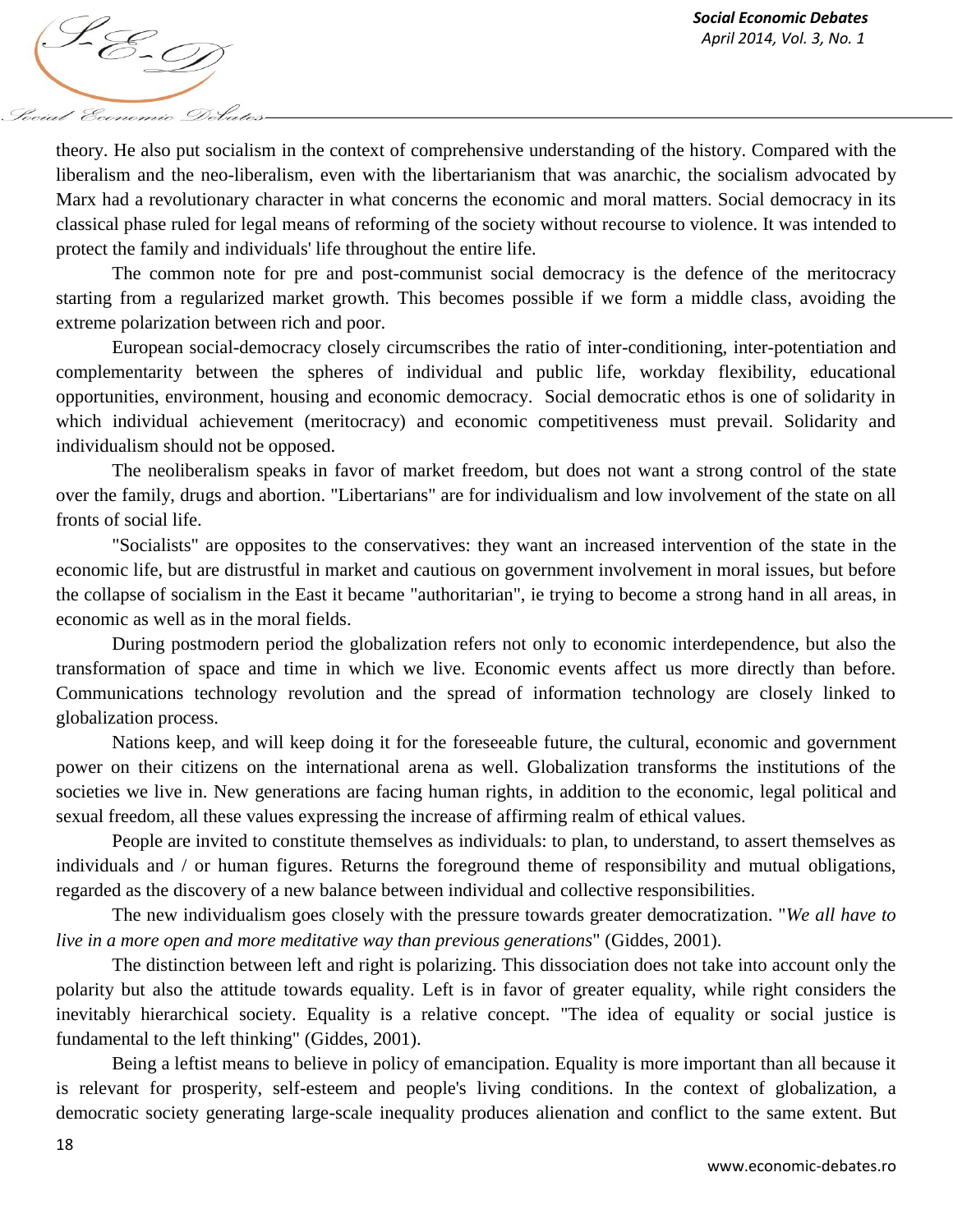

there are problems that do not depend on this dichotomy (left, right), but on the life course itself.

## Thus we legitimately question ourselves: *Where the global warming leads to? Accept or not accept the use of nuclear energy? What is the future of the European Union?*

Ulrich Beck is right when he says that the decline in interest in the party and parliamentary politics is not the same as depoliticization (Beck U., Giddens A., Losk Scot, 1994). Social movements, single-theme groups, NGOs and other civic associations will certainly play a political role by following a continuous path from the local to the global levels.

The groups with special interests can govern, but not as government. An attribute of government is to reconcile the divergent positions of groups of interest in practice and in law. "*We can not automatically rely on experts to find out what's best for us and they can not always provide unequivocal truths; they should be required to justify the conclusions and political acts by public vote*" (Giddens, 2001). Environmental risks enter into the substance of modern politics. The ratio between benefits and dangers for scientific and technological progress eludes a precise assessment.

We all need protection against risks and also the ability to confront and take risks in a productive manner. Social democracy must find the way through the major revolutions of our time: globalization, transformations in personal life and relation with the nature. Globalization should be equally undertaken with its positive and negative valences. Social-democratic doctrine must maintain social justice as a key concern. Abandoning collectivism, social-democracy seeks to establish a new relationship between the individual and the community, a redefinition of rights and obligations.

"*In a society where tradition and customs lose their strength, the only way to establish authority is the democracy*" (Giddens, 2001). Social-democratic values are equality, protection of the vulnerable, freedom as autonomy, values that are based on two principles:

#### *1. There are no rights without responsibilities;*

## *2. There is no authority without democracy.*

In social democracy, the state institutions (parliament, government, presidency, legal courts, the press and the media) play an important role in the renewal of civic culture.

Fighting crime - from minor to major ones, the fight against crime, in a word, the halt of the degradation of civil life are measures for the insurance of a honest and decent being. The public sphere of democracy implies formal equality, individual rights, public debates, without violence, of the problems and establishing of authority, which is rather morally justified than imposed through other obscure ways. "*Democracy in the family context implies equality, mutual respect, autonomy, decision making through communication and absence of violence*" (Giddens, 2001). In what concerns the relations between parents and children, the latter should also have responsibility towards the parents, and not only vice versa. Family relationships are a part of the social web.

Equality must increase diversity, and not to stay in its way. Redistribution must not disappear from the agenda of the Social Democrats. Nurturing the human potential should replace, where possible, "*post factum*" redistribution". Some believe that the only model of equality should be equality of opportunities and meritocracy. This can not be said without the central value of work and education. Developing a responsible business ethos is also relevant. The most important groups are not only those of the new rich, but those made by members of the middle class. Raising the quality of public education, supporting a well-funded and endowed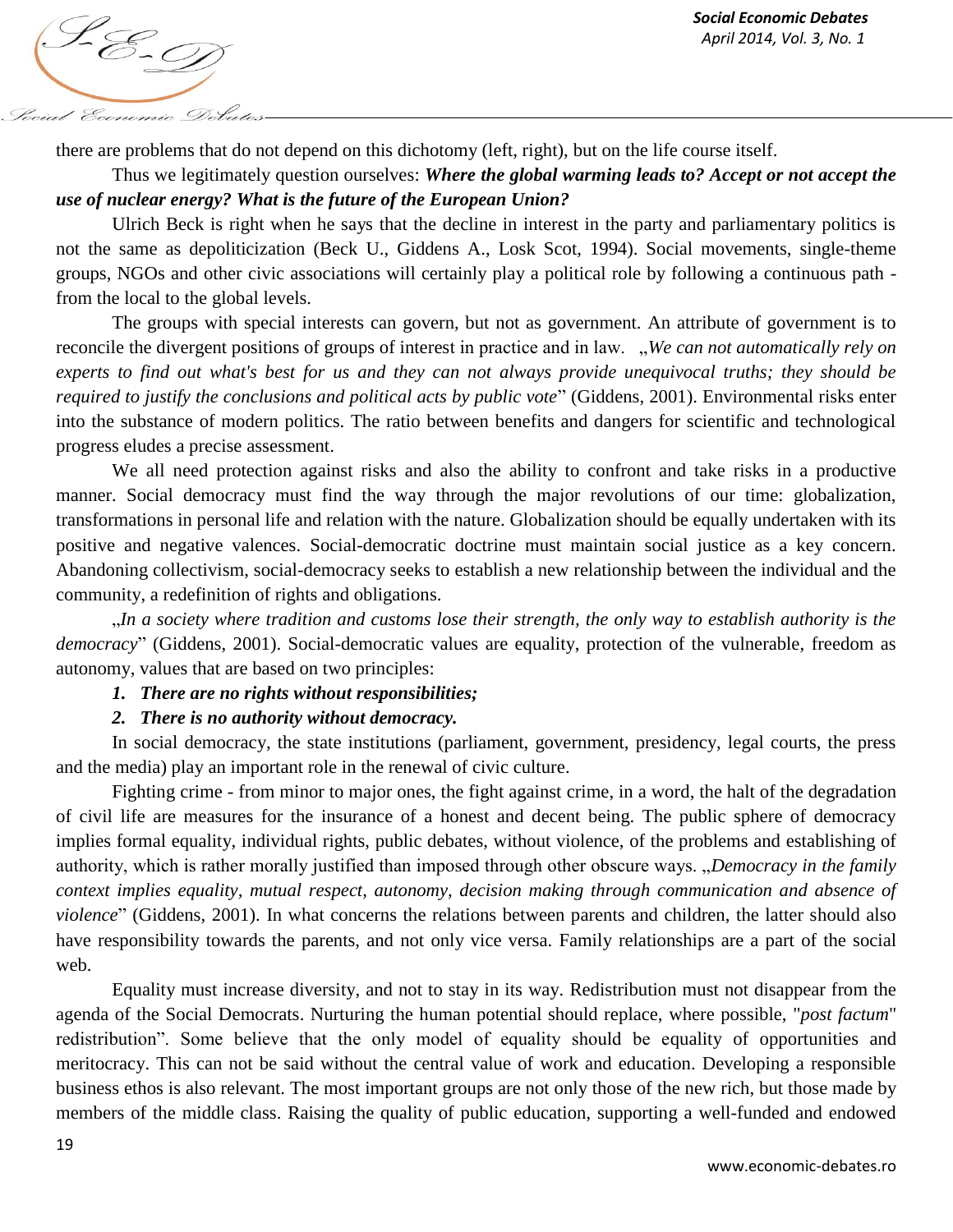

health system, promoting a safe public environment and controlling crime levels are all relevant.

For this reason, reform of the welfare state should not be reduced to a simple safety net. Education and specialization have become new tools of rebirth of social democratic politicians. Investing in education is an imperative tool of governance, the fundamental basis for the *gredistribution of possibilities*".

The welfare state is both an economic and psychological concept, a state of social investment. The idea that "*the welfare state*" should be substituted by "*welfare society*" became a conventional one. That vote aims to or targets the idea that social reconstruction must be integrated into development programs of civil society. Although specialization in certain areas may be necessary for more transitional jobs, the development of cognitive and emotional competence is more important.

Contact between individuals and the government knows a change, as the autonomy and self - knowledge - the environment for the social responsibility –represents the primary goal. Instead the desire, the autonomy; the sickness shall be substituted by active health condition; instead of ignorance and *tabula rasa*, let's institute *paideia* or multivalent education; instead of misery, the goodness; instead of indolence, the own initiative, etc. Social-democratic doctrine currently tries to overcome the deadlock of the interwar period when it did not properly dissociate between national and international. The nation-state provides an integrating mechanism for citizens, but the nationalism can become belligerent.

National identity involves major affirmation of a culture, it has a benign influence on other minority cultures only if it is tolerant and if allows multiple affiliation. Political scientist David Miller believes that nationalism is essentially a matter of feeling or emotion and is devoid of rational content, while nation is ensuring an identity against the forces that might threaten it. The end of the bipolar era, in conjunction with the impact of globalization has radically changed the nature of states sovereignty. Globalization, we should emphasize, is not the same as the internationalization. The rift of bipolar system generated more disorder than increasing interdependence.

The processes of globalization require new rights and obligations "*Ubi societas, ibi ius*" (where there is a society, there has to be laws). Considered in the context of globalization, the European Union is important both for its political role and for the economy, because in this respect it is advanced compared to the rest of the world. Technological mutations are impossible to predict, since by definition no one can not calculate the risks or propose a convincing scenario. Nevertheless, social-democratic orientation can not give up the ambition to build a world where stability, equity and justice reign.

This is the central way or the guiding thread of the social-democratic line against liberalism or neoliberalism, without taking into account the orientations and policy responses of lesser magnitude as "libertarians" and "Green movement" or ecological movement.

Social democratic position polarizes concepts such as opportunity of equal chances, personal responsibility and mobilization of citizens and communities. A social democratic government aims for purposes such as fiscal discipline, health care reform, investment in education and training, assistance-through-job programs, urban renewal programs and a firm stand against crime and conviction. The principle *there are no rights without democracy* and the principle *no authority without democracy* are guidelines that can not be achieved without stressing the central value of labor and legal and moral rehabilitation of the human person through meritocracy .